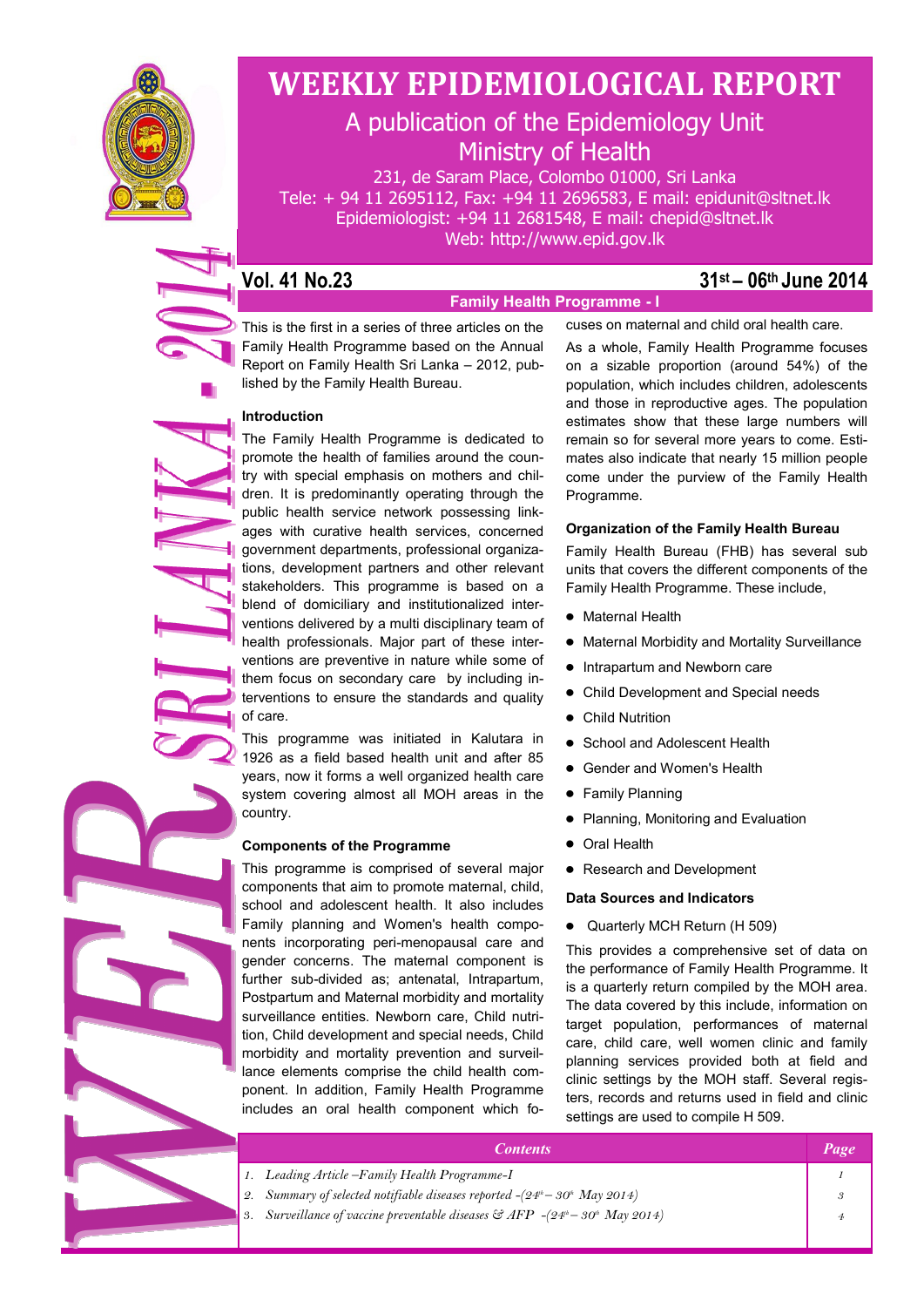# **WER Sri Lanka - Vol. 41 No. 23 31st – 06th June 2014**

Family Planning Monthly Return (H 1200)

H 1200 serves dual purposes of record and return of family planning service provision points has to maintain a H 1200 for new acceptors of all modern methods except for Condoms (H 1200 A). Each service delivery point is sending H 1200 A to the respective MOH office.

Quarterly School Health Return (H 797)

H 797 summarizes the size of the target school population and the performance of school health programme. It covers the school medical inspections, immunizations and follow up of children identified to have problems.

Maternal Mortality Surveillance System

Each maternal death is expected to be reported within 24 hours to the RDHS and FHB by the MOH of the field and/or the Institutional Head, where the death occurred. This is the standard procedure to be followed and the information is recorded in a standard format (H 677, H 677 A). District and National Maternal Mortality Reviews are conducted each year.

Annual Data Sheet of MOOH

This is a data sheet used to collect basic information on MOH such as staff positions, facilities, population data etc.

Annual Nutrition Month return

Data on nutrition month activities are to be reported annually to the FHB from each RDHS area once the activities of the designated month are over. Nutritional status of Children the age of five and Grade 10 students are to be provided by PHMM and PHII respectively. Data compiled by MOH area is being sent.

• Monthly Return from Dental Therapists

School Dental Therapists are sending returns on their monthly performances and summary of this is available for the district.

Registrar General's Department and other relevant sources

The national population estimates and fertility and mortality rates published by the Registrar General are used in some of the denominators of indicators used in the annual report.

#### **Target Population of the Family Health Programme**

Public Health Midwives (PHMM) are supposed to maintain an Eligible Family Register (H 526) and the Public Health Inspectors (PHII) compile the School Health Survey report (H 1015). These contain data on target populations.

Eligible Family is defined as a family either legally married or living together where the woman is between 15 to 49 years and/or having a child under 5 years of age. A family with a pregnant or cohabiting woman irrespective of marital status and age and single women (widowed, divorced, separated) are also considered under eligible family.

All the children in schools with enrolment less than 200 and those in grades 1, 4, 7 and 10 in schools having enrolments over 200 are supposed to be subjected to medical examinations by MOH staff.

#### **Pre-conception care**

Interventions in improving maternal and child health should be started from the pre-conception stage. A new package of interventions for pre-conception care has been introduced to the Family Health Programme to promote health of women and their partners to enter pregnancy in optimal health and to maintain it throughout the life's course.

The care includes creating awareness, health promotion, screening and appropriate medications to reduce risk factors that might affect future pregnancies of the reproductive aged women. This aims to extend the maternal health continuum prior to pregnancy to reduce indices such as maternal mortality, infant mortality and low birth weight into lower indices. The care includes,

- Improve knowledge and attitudes of men and women specially in relation to pre-conception health which would lead to behavioural changes.
- Assure that all newly wedded couples receive preconception care services. (Health promotion, evidence based risk screening, interventions etc.)
- Improve the health of women before pregnancy by giving pre-conception care.
- Detect the health problems of the couple to prevent, minimize, treat or correct health problems before they attain parenthood.

#### **Maternal and Newborn Care**

Maternal and newborn care component of the family health programme includes interventions that focus the antenatal, intranatal and postnatal aspects of pregnancy.

#### **Antenatal Care**

Antenatal care begins with the registration of a pregnant mother by PHM either at the field or clinic. The basic antenatal care following registration is consisted of clinic and domiciliary care. Identification of the pregnancy as early as possible is encouraged to offer the standard package of interventions as soon as possible. The care includes,

- Preliminary clinical assessment and screening for pregnancy health and clinical risks
- Provision of prophylaxis and management where relevant (assessment of fundal height, screening for pre-eclampsia and Syphilis, screening for Anaemia and management, Tetanus toxoid immunization, provision of anthelmintics, prevention and management of sexually transmitted infections (STIs), prevention of mother to child transmission of HIV, intermittent presumptive treatment for malaria where relevant)
- Monitoring of maternal and foetal well-being in subsequent visits, nutrition supplementation (Iron, Folate, Iodized salt, Thriposha etc)
- Referral of high risk pregnancies for specialist care
- Providing information and counselling for pregnancy related issues (breast feeding and family planning, birth and emergency preparedness)

### **Compiled by Dr. H. A. Shanika Rasanjalee of the Epidemiology Unit**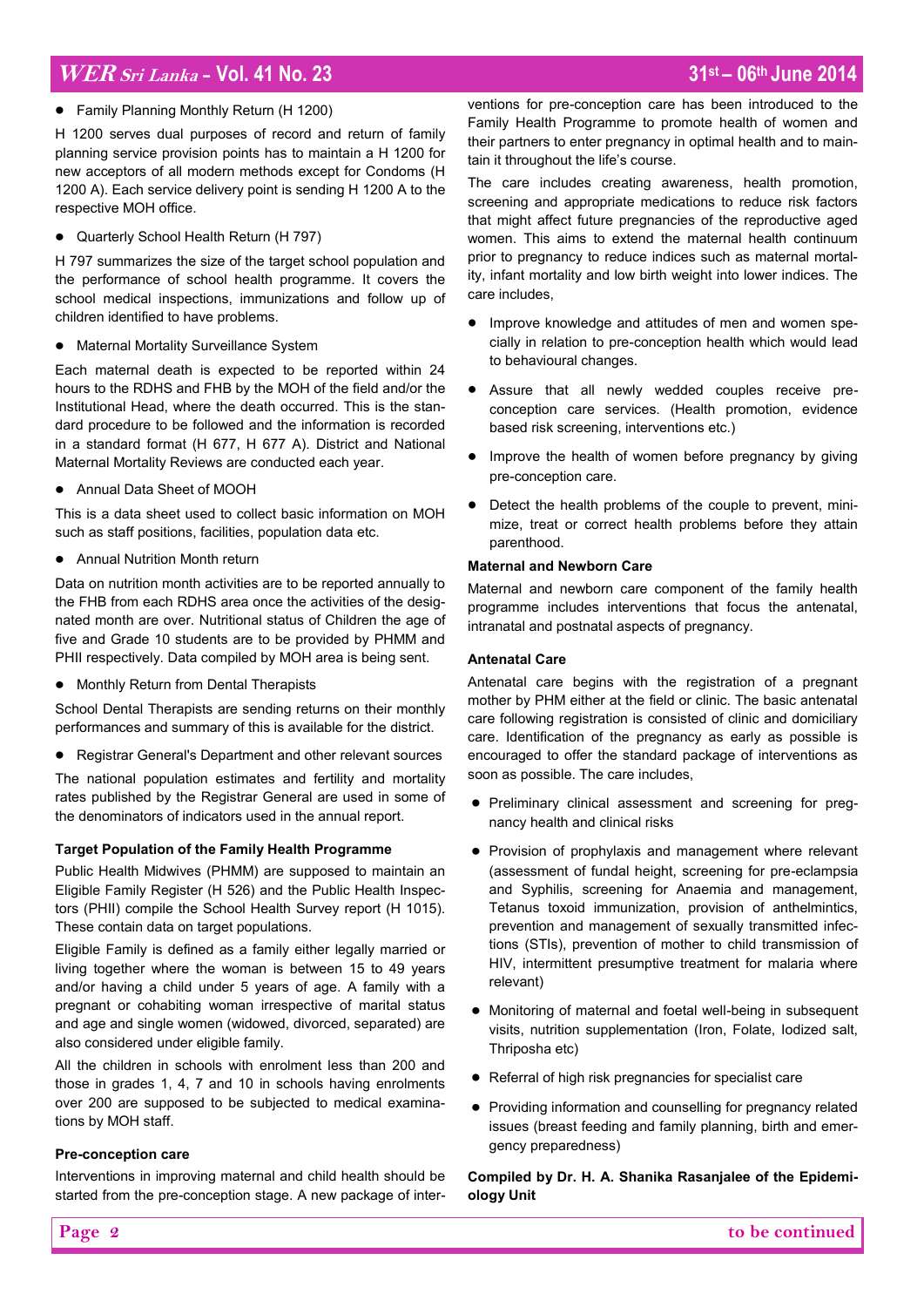# **WERSri Lanka - Vol. 41 No. 23 31st – 06th June 2014**

| 24th - 30th May 2014 (22nd Week)<br>Table 1: Selected notifiable diseases reported by Medical Officers of Health |    |                          |                          |                          |                                                                    |                          |                          |                          |                          |                          |                          |                          |                          |                          |                |                          |                          |                          |                          |                          |                          |                          |                          |                          |                          |                          |                          |                 |                                                                                                                                                                                                                                                         |
|------------------------------------------------------------------------------------------------------------------|----|--------------------------|--------------------------|--------------------------|--------------------------------------------------------------------|--------------------------|--------------------------|--------------------------|--------------------------|--------------------------|--------------------------|--------------------------|--------------------------|--------------------------|----------------|--------------------------|--------------------------|--------------------------|--------------------------|--------------------------|--------------------------|--------------------------|--------------------------|--------------------------|--------------------------|--------------------------|--------------------------|-----------------|---------------------------------------------------------------------------------------------------------------------------------------------------------------------------------------------------------------------------------------------------------|
| <b>WRCD</b>                                                                                                      | ئ  | 25                       | 27                       | 15                       | G                                                                  | 5<br>н                   | $\boldsymbol{\infty}$    | 20                       | $\overline{1}$           | $\bullet$                | $\infty$                 | 25                       | $\overline{a}$           | $50\,$                   | <b>S</b>       | $\overline{1}$           | $\bullet$                | 25                       | 22                       | 23                       | 64                       | 100                      | $\overline{24}$          | 27                       | 33                       | G                        | $\frac{4}{6}$            | 25              |                                                                                                                                                                                                                                                         |
|                                                                                                                  | r. | 75                       | 73                       | 85                       | 5                                                                  | 85                       | 52                       | 80                       | 33                       | 100                      | 92                       | 75                       | $\mathbf{S}$             | ${\tt s}$                | $\frac{6}{4}$  | 86                       | $\overline{0}$           | 75                       | 78                       | 77                       | $\overline{21}$          | $\bullet$                | 76                       | 73                       | 2                        | $\overline{5}$           | 54                       | 75              |                                                                                                                                                                                                                                                         |
| Leishma-                                                                                                         | œ  | $\sim$                   | $\sim$                   | $\circ$                  | $\overline{\phantom{0}}$                                           | 12                       | $\circ$                  | $\sim$                   | 158                      | $\overline{37}$          | $\circ$                  | $\infty$                 | $\overline{\phantom{0}}$ | $\overline{\phantom{0}}$ | 4              | $\circ$                  | 6                        | $\circ$                  | 2                        | 4                        | 128                      | 23                       | $\circ$                  | 13                       | $\overline{21}$          | $\overline{\phantom{0}}$ | $\circ$                  | 493             |                                                                                                                                                                                                                                                         |
| niasis                                                                                                           | ⋖  | $\circ$                  | $\circ$                  | $\circ$                  | $\circ$                                                            | $\circ$                  | $\circ$                  | $\circ$                  | 27                       | $\overline{\phantom{0}}$ | $\circ$                  | $\circ$                  | $\circ$                  | $\circ$                  | $\circ$        | $\circ$                  | $\circ$                  | $\circ$                  | $\circ$                  | $\circ$                  | $\overline{\phantom{0}}$ | $\circ$                  | $\circ$                  | $\circ$                  | 븝                        | $\circ$                  | $\circ$                  | $\frac{1}{2}$   |                                                                                                                                                                                                                                                         |
| Meningitis                                                                                                       | m  | 23                       | 29                       | 35                       | $\vec{4}$                                                          | $\overline{ }$           | $\overline{10}$          | $\overline{21}$          | 20                       | $\overline{21}$          | $\vec{4}$                | $\infty$                 | LO.                      | $\sim$                   | 4              | 4                        | 4                        | $\overline{\phantom{0}}$ | $\overline{5}$           | $\sim$                   | $\overline{z}$           | $\sim$                   | $\frac{4}{3}$            | $\vec{4}$                | $\overline{1}$           | 26                       | 4                        | 386             |                                                                                                                                                                                                                                                         |
|                                                                                                                  | ⋖  | $\circ$                  | $\circ$                  | $\sim$                   | $\mathbf{\mathbf{\mathbf{\mathbf{\mathbf{\mathbf{\mathbf{-}}}}}}}$ | $\circ$                  | $\sim$                   | $\circ$                  | $\circ$                  | $\circ$                  | $\overline{\phantom{0}}$ | $\circ$                  | $\circ$                  | $\sim$                   | 0              | $\circ$                  | $\overline{\phantom{0}}$ | $\circ$                  | $\blacksquare$           | $\circ$                  | $\circ$                  | $\circ$                  | $\overline{\phantom{0}}$ | $\blacksquare$           | $\overline{\phantom{0}}$ | $\circ$                  | $\circ$                  | 51              |                                                                                                                                                                                                                                                         |
| Chickenpox                                                                                                       | m  | 248                      | 184                      | 139                      | 121                                                                | 29                       | 52                       | 262                      | 51                       | 113                      | 59                       | $\overline{14}$          | $\infty$                 | $\overline{5}$           | 4              | 32                       | SO                       | 4                        | 237                      | 56                       | 104                      | 29                       | $\mathcal{E}$            | 47                       | 125                      | 139                      | 2                        | 2307            |                                                                                                                                                                                                                                                         |
|                                                                                                                  | ⋖  | $\sim$                   | $\overline{\phantom{0}}$ | 4                        | LO                                                                 | $\sim$                   | 4                        | $\infty$                 | LO.                      | S                        | $\sim$                   | $\Xi$                    | $\circ$                  | $\circ$                  | $\circ$        | $\circ$                  | $\overline{\phantom{0}}$ | $\circ$                  | 6                        | $\sim$                   | 4                        | $\circ$                  | $\overline{\phantom{0}}$ | $\overline{\phantom{0}}$ | $\sim$                   | $\sqrt{2}$               | w                        | 80              |                                                                                                                                                                                                                                                         |
| Human<br>Rabies                                                                                                  | œ  | $\circ$                  | 4                        | $\circ$                  | $\circ$                                                            | $\overline{\phantom{0}}$ | $\circ$                  | $\circ$                  | $\circ$                  | $\circ$                  | $\circ$                  | $\circ$                  | 0                        | $\circ$                  | 0              | $\overline{\phantom{0}}$ | $\overline{\phantom{0}}$ | $\circ$                  | $\circ$                  | $\sim$                   | $\circ$                  | $\circ$                  | $\circ$                  | $\sim$                   | $\circ$                  | $\circ$                  | $\circ$                  | $\mathbf{1}$    |                                                                                                                                                                                                                                                         |
|                                                                                                                  | ⋖  | $\circ$                  | $\circ$                  | $\circ$                  | $\circ$                                                            | $\circ$                  | $\circ$                  | $\circ$                  | $\circ$                  | $\circ$                  | $\circ$                  | $\circ$                  | $\circ$                  | $\circ$                  | $\circ$        | $\circ$                  | $\circ$                  | $\circ$                  | $\circ$                  | $\overline{\phantom{0}}$ | $\circ$                  | $\circ$                  | $\circ$                  | $\circ$                  | $\circ$                  | $\circ$                  | $\circ$                  | $\blacksquare$  |                                                                                                                                                                                                                                                         |
| Hepatitis<br>Viral                                                                                               | œ  | $\frac{1}{6}$            | 76                       | 6                        | 56                                                                 | 83                       | $\overline{1}$           | $\sim$                   | ↖                        | 19                       | $\infty$                 | $\circ$                  | $\overline{\phantom{0}}$ | $\overline{\phantom{0}}$ | $\circ$        | LO.                      | w                        | $\overline{\phantom{0}}$ | $\frac{6}{1}$            | $\sim$                   | $\sim$                   | $\overline{\phantom{0}}$ | 60                       | 68                       | 197                      | 36                       | $\circ$                  | 687             |                                                                                                                                                                                                                                                         |
|                                                                                                                  | ⋖  | $\circ$                  | 6                        | $\circ$                  | $\overline{\phantom{0}}$                                           | $\infty$                 | $\overline{\phantom{0}}$ | $\circ$                  | $\circ$                  | $\sim$                   | $\circ$                  | $\circ$                  | $\circ$                  | $\circ$                  | $\circ$        | $\circ$                  | $\circ$                  | $\circ$                  | 4                        | $\overline{\phantom{0}}$ | $\circ$                  | $\circ$                  | 4                        | $\circ$                  | $\frac{6}{1}$            | $\circ$                  | $\circ$                  | 38              |                                                                                                                                                                                                                                                         |
| Typhus Fever                                                                                                     | m  | $\overline{\phantom{0}}$ | 9                        | $\circ$                  | $\overline{4}$                                                     | $\sim$                   | $\overline{5}$           | 57                       | $\overline{4}$           | $\overline{21}$          | 249                      | 15                       | 20                       | 4                        | $\overline{ }$ | $\overline{\phantom{0}}$ | $\sigma$                 | $\overline{10}$          | 51                       | $\overline{19}$          | $\overline{24}$          | $\circ$                  | 89                       | 8                        | 95                       | 55                       | $\circ$                  | 767             |                                                                                                                                                                                                                                                         |
|                                                                                                                  | ⋖  | $\circ$                  | $\circ$                  | $\circ$                  | $\sim$                                                             | $\circ$                  | $\overline{\phantom{0}}$ | $\overline{\phantom{0}}$ | $\overline{\phantom{0}}$ | $\circ$                  | $\sim$                   | $\circ$                  | $\circ$                  | $\circ$                  | $\circ$        | $\circ$                  | $\overline{\phantom{0}}$ | $\circ$                  | $\circ$                  | $\overline{\phantom{0}}$ | $\circ$                  | $\circ$                  | $\sim$                   | $\overline{\phantom{0}}$ | $\overline{\phantom{0}}$ | $\sim$                   | $\circ$                  | 15              |                                                                                                                                                                                                                                                         |
| Leptospirosi<br>ဖာ                                                                                               | m  | 54                       | 5                        | 125                      | $\overline{1}$                                                     | $\overline{z}$           | $\circ$                  | 87                       | 50                       | $\overline{\mathcal{E}}$ | $\circ$                  | $\circ$                  | 4                        | $\infty$                 | $\infty$       | $\overline{13}$          | $\overline{4}$           | $\sigma$                 | 99                       | $\frac{48}{5}$           | SS                       | $\sigma$                 | $\vec{5}$                | <b>S2</b>                | 133                      | 75                       | $\overline{\phantom{0}}$ | 100             |                                                                                                                                                                                                                                                         |
|                                                                                                                  | ⋖  | $\overline{\phantom{0}}$ | 4                        | 4                        | $\circ$                                                            | $\circ$                  | $\overline{\phantom{0}}$ | $\overline{4}$           | $\circ$                  | $\sim$                   | $\circ$                  | $\circ$                  | $\circ$                  | $\circ$                  | $\circ$        | $\circ$                  | $\sim$                   | $\circ$                  | LO.                      | $\overline{\phantom{0}}$ | $\overline{\phantom{0}}$ | $\circ$                  | $\sim$                   | $\overline{\phantom{0}}$ | 9                        | $\sim$                   | $\circ$                  | 22              |                                                                                                                                                                                                                                                         |
| <b>prinosio</b><br>Food                                                                                          | œ  | 153                      | $\overline{10}$          | 45                       | 4                                                                  | $\mathsf{L}\Omega$       | 59                       | 17                       | $\infty$                 | $\circ$                  | 39                       | $\circ$                  | $\circ$                  | 13                       | 12             | 15                       | $\infty$                 | $\sim$                   | $\overline{a}$           | $\sigma$                 | 급                        | $\circ$                  | $\sim$                   | 32                       | $\sigma$                 | $\infty$                 | 50                       | 535             |                                                                                                                                                                                                                                                         |
| ௨                                                                                                                | ⋖  | $\overline{\phantom{0}}$ | $\circ$                  | $\circ$                  | $\overline{\phantom{0}}$                                           | 4                        | $\circ$                  | $\sim$                   | $\circ$                  | $\circ$                  | $\circ$                  | $\circ$                  | $\circ$                  | 4                        | $\circ$        | $\circ$                  | $\circ$                  | $\circ$                  | $\circ$                  | $\circ$                  | $\sim$                   | $\circ$                  | $\circ$                  | 4                        | $\circ$                  | $\circ$                  | $\circ$                  | 18              |                                                                                                                                                                                                                                                         |
| Enteric<br>Fever                                                                                                 | ≃  | 42                       | $\overline{z}$           | $\overline{c}$           | $\sigma$                                                           | $\Xi$                    | $\overline{13}$          | $\sim$                   | $\sigma$                 | $\overline{c}$           | 130                      | 13                       | 22                       | $\sigma$                 | $\overline{ }$ | 19                       | $\overline{\phantom{0}}$ | $\overline{\phantom{0}}$ | $\overline{1}$           | $\overline{10}$          | $\circ$                  | $\overline{\phantom{a}}$ | 9                        | $\sim$                   | $\sigma$                 | 18                       | 5                        | 414             |                                                                                                                                                                                                                                                         |
|                                                                                                                  | ⋖  | $\circ$                  | $\overline{\phantom{0}}$ | $\sim$                   | $\circ$                                                            | $\circ$                  | $\circ$                  | $\circ$                  | $\circ$                  | $\circ$                  | $\overline{\phantom{0}}$ | $\circ$                  | $\circ$                  | $\sim$                   | $\circ$        | $\overline{\phantom{0}}$ | $\circ$                  | $\circ$                  | $\overline{\phantom{0}}$ | $\circ$                  | $\circ$                  | $\circ$                  | $\circ$                  | $\circ$                  | $\circ$                  | $\circ$                  | $\circ$                  | œ               |                                                                                                                                                                                                                                                         |
| Encephalit<br><u>ဖ</u>                                                                                           | œ  | $\infty$                 | LO.                      | 4                        | $\sim$                                                             | $\overline{\phantom{0}}$ | $\overline{\phantom{0}}$ | LO                       | 4                        | $\sim$                   | $\sim$                   | $\overline{\phantom{0}}$ | $\infty$                 | $\circ$                  | $\circ$        | $\sim$                   | $\overline{\phantom{0}}$ | $\overline{\phantom{0}}$ | $\frac{2}{1}$            | $\overline{\phantom{0}}$ | $\sim$                   | $\overline{\phantom{0}}$ | 9                        | $\sim$                   | 15                       | $\circ$                  | $\overline{\phantom{0}}$ | $\frac{6}{9}$   |                                                                                                                                                                                                                                                         |
|                                                                                                                  | ⋖  | $\circ$                  | $\circ$                  | $\overline{\phantom{0}}$ | $\circ$                                                            | $\circ$                  | $\circ$                  | $\circ$                  | $\circ$                  | $\circ$                  | $\circ$                  | $\circ$                  | $\circ$                  | $\circ$                  | $\circ$        | $\circ$                  | $\overline{\phantom{0}}$ | $\circ$                  | $\circ$                  | $\overline{\phantom{0}}$ | $\circ$                  | $\circ$                  | $\circ$                  | $\circ$                  | $\circ$                  | $\circ$                  | $\circ$                  | w               |                                                                                                                                                                                                                                                         |
| Dysentery                                                                                                        | m  | 59                       | $\mathcal{L}$            | 75                       | $\frac{4}{6}$                                                      | 28                       | 128                      | $\overline{37}$          | $\frac{15}{1}$           | 26                       | 206                      | 52                       | $\overline{1}$           | $\overline{c}$           | 28             | 121                      | 22                       | 19                       | 54                       | $\overline{20}$          | 45                       | 12                       | $\frac{4}{6}$            | 26                       | 113                      | 89                       | $\frac{1}{6}$            | 1403            |                                                                                                                                                                                                                                                         |
|                                                                                                                  | ⋖  | $\sim$                   | 4                        | $\sim$                   | w                                                                  | $\overline{\phantom{0}}$ | G                        | $\overline{\phantom{0}}$ | $\sim$                   | $\circ$                  | $\sigma$                 | $\overline{\phantom{0}}$ | $\circ$                  | $\circ$                  | $\circ$        | 4                        | $\circ$                  | $\circ$                  | 6                        | $\overline{\phantom{0}}$ | $\circ$                  | $\circ$                  | $\sim$                   | $\circ$                  | $\Xi$                    | $\overline{\phantom{0}}$ | $\circ$                  | 62              |                                                                                                                                                                                                                                                         |
| Dengue Fever                                                                                                     | m  | 4518                     | 2031                     | 892                      | 335                                                                | 121                      | 83                       | 349                      | 154                      | 127                      | 424                      | $\overline{30}$          | LO.                      | 46                       | $\frac{1}{6}$  | 464                      | 67                       | 380                      | 480                      | 235                      | 173                      | $\mathcal{S}$            | 199                      | 86                       | 498                      | 425                      | $\overline{5}$           | 12322           |                                                                                                                                                                                                                                                         |
|                                                                                                                  | ⋖  | 442                      | 167                      | 101                      | $\frac{4}{3}$                                                      | 4                        | LO.                      | $\Xi$                    | $\Xi$                    | 4                        | $\overline{1}$           | $\circ$                  | $\circ$                  | $\sim$                   | $\circ$        | 26                       | $\sim$                   | $\infty$                 | $\overline{4}$           | 14                       | $\sim$                   | $\circ$                  | $\overline{c}$           | $\circ$                  | 93                       | 54                       | $\sim$                   | 1048            |                                                                                                                                                                                                                                                         |
| Division<br><b>RDHS</b>                                                                                          |    | Colombo                  | Gampaha                  | Kalutara                 | Kandy                                                              | Matale                   | NuwaraEliya              | Galle                    | Hambantota               | <b>Matara</b>            | Jaffna                   | Kilinochchi              | Mannar                   | Vavuniya                 | Mullaitivu     | <b>Batticaloa</b>        | Ampara                   | Trincomalee              | Kurunegala               | Puttalam                 | Anuradhapura             | Polonnaruwa              | <b>Badulla</b>           | Monaragala               | Ratnapura                | Kegalle                  | Kalmune                  | <b>SRILANKA</b> | A = Cases reported during the current week. B = Cumulative cases for the year.<br>A = Cases reported during the current week. B = Cumulative cases for the year.<br>Source: Weekly Returns of Communicable Diseases (WRCD).<br>$\boldsymbol{3}$<br>Page |
|                                                                                                                  |    |                          |                          |                          |                                                                    |                          |                          |                          |                          |                          |                          |                          |                          |                          |                |                          |                          |                          |                          |                          |                          |                          |                          |                          |                          |                          |                          |                 |                                                                                                                                                                                                                                                         |